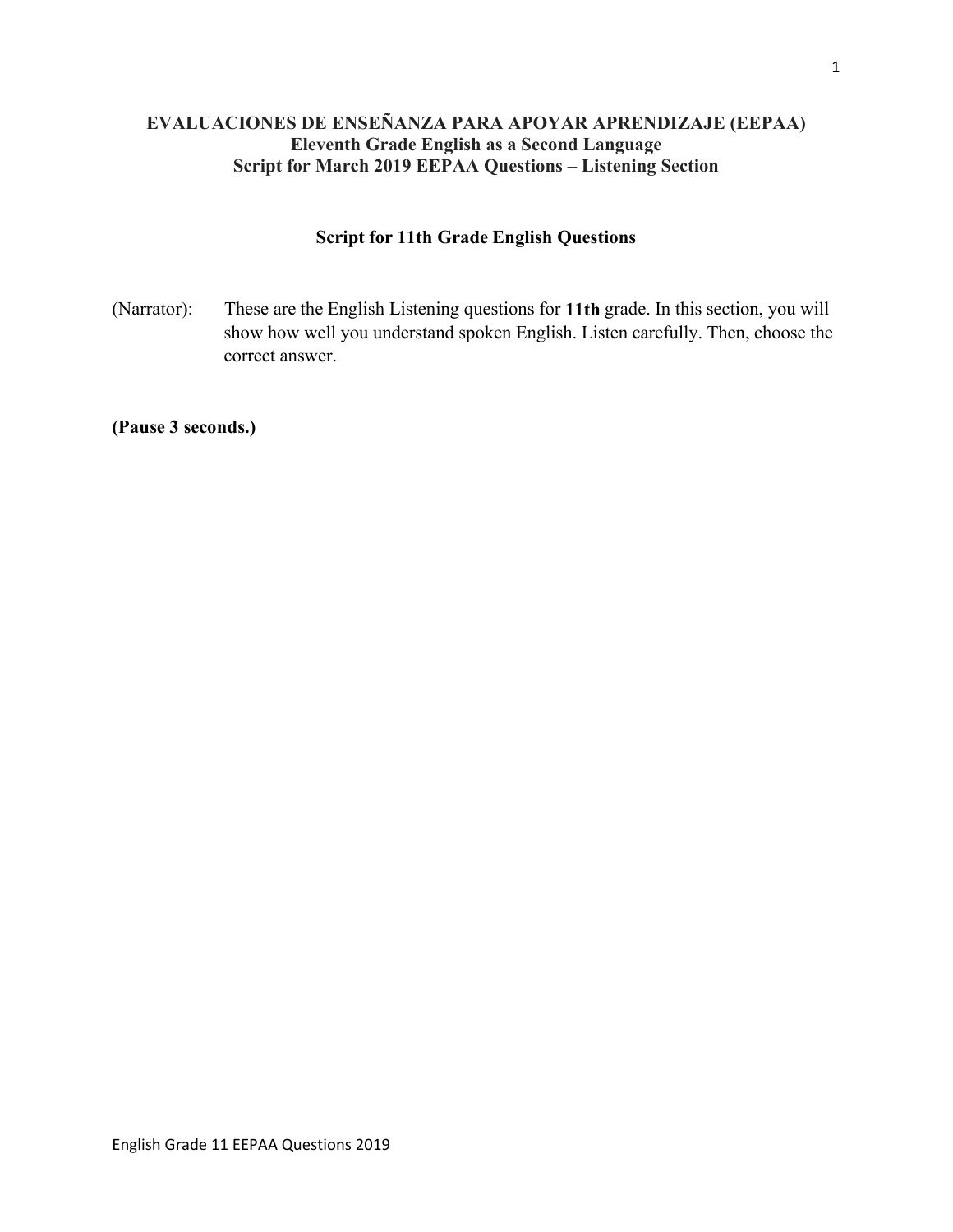(Narrator): Listen to a passage about how to change a flat tire. You will answer questions 1 through 4 based on this passage.

## **(Pause 3 seconds.)**

(Father): Alondra, I know you want to get your driver's license soon. Since it is very important for you to be safe on the road at all times, today I will teach you how to change a tire. I will explain how to do it first, and then you can try it with my help.

(Alondra): OK, Dad. That's a good idea.

(Father): If you are ever driving and get a flat tire, slow down gradually. Do not brake suddenly because you could lose control. Find a safe place to stop. Then set the parking brake.

(Alondra): Then I should turn on the emergency flashers, right?

(Father): Exactly. You will need a spare tire, a jack to lift the vehicle, and a wrench to loosen and tighten the lug nuts on the tire. First, remove the hubcap from the flat tire and then loosen the lug nuts a little bit. Place the jack under the frame of the car near the flat tire. Lift up the car until the flat tire is off the ground about six inches. Next, remove the lug nuts and the flat tire. Put the spare tire on, being careful to line it up with the bolts. Use your hand to screw on the lug nuts and tighten them. Lower the jack until the tire just touches the ground. Next, you should tighten the lug nuts with the wrench as tight as you can. Finally, lower the jack all the way and tighten the lug nuts a little more. Put on the hubcap and you are done!

(Alondra): Now I'll give it a try!

### **(Pause 3 seconds.)**

(Narrator): Now answer the following questions.

### **(Pause 3 seconds.)**

18AI11007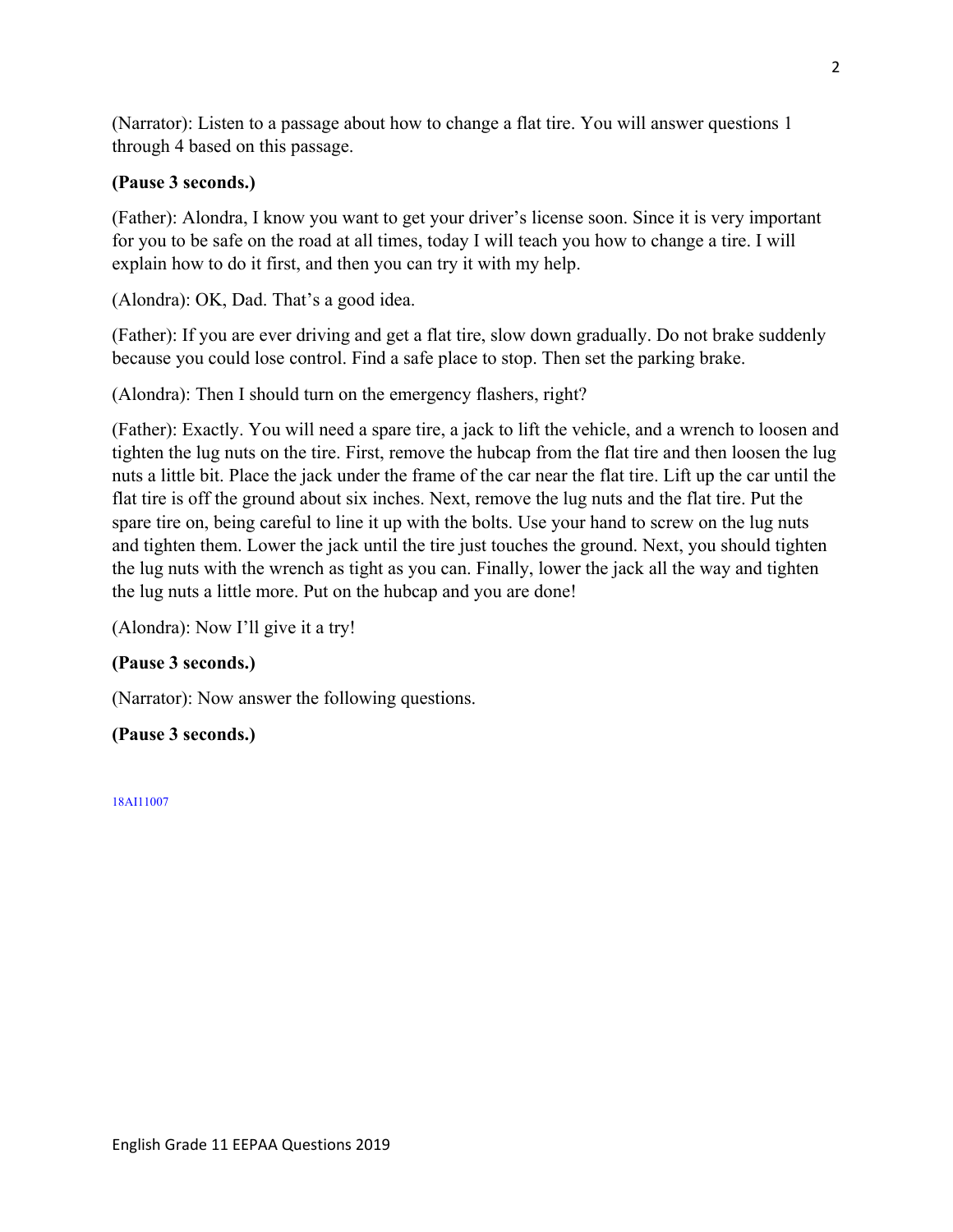(Narrator): Look for question number 1. Now listen carefully to the following question.

### **(Pause 3 seconds.)**

(Narrator): Why is it important for Alondra to learn to change a flat tire?

**(Pause 3 seconds.)** 

**(Note: Pause 2 seconds between options.)** 

(Narrator):

**A** She knows it will make her father happy. **B** She wants to get her driver's license soon. **C** She should learn how to use the wrench to remove the lug nuts. **D** She will be safer if she knows what to do in this type of emergency.

### **(Pause 3 seconds.)**

(Narrator): Choose the letter of the correct answer.

**(Pause 3 seconds.)** 

AI1811156BEN2-18AI11007\_4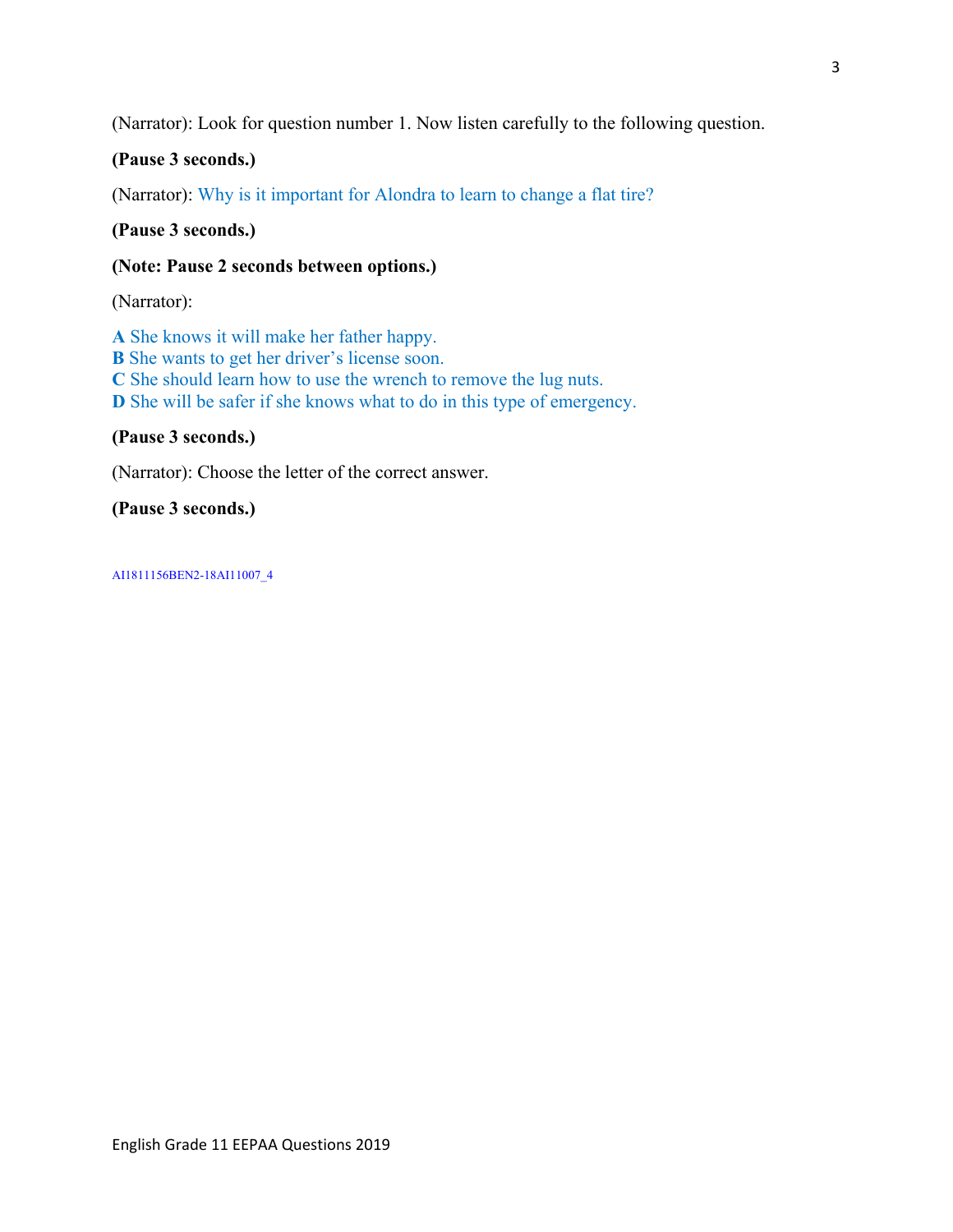(Narrator): Look for question number 2. Now listen carefully to the following question.

## **(Pause 3 seconds.)**

(Narrator): What question could Alondra ask to get more information about changing a flat tire?

**(Pause 3 seconds.)** 

### **(Note: Pause 2 seconds between options.)**

(Narrator):

**A** Where is the spare located? **B** Where should I place the jack? **C** What should I do if the engine light comes on? **D** What other problems could I have on the road?

### **(Pause 3 seconds.)**

(Narrator): Choose the letter of the correct answer.

**(Pause 3 seconds.)** 

AI1811157BEN2-18AI11007\_1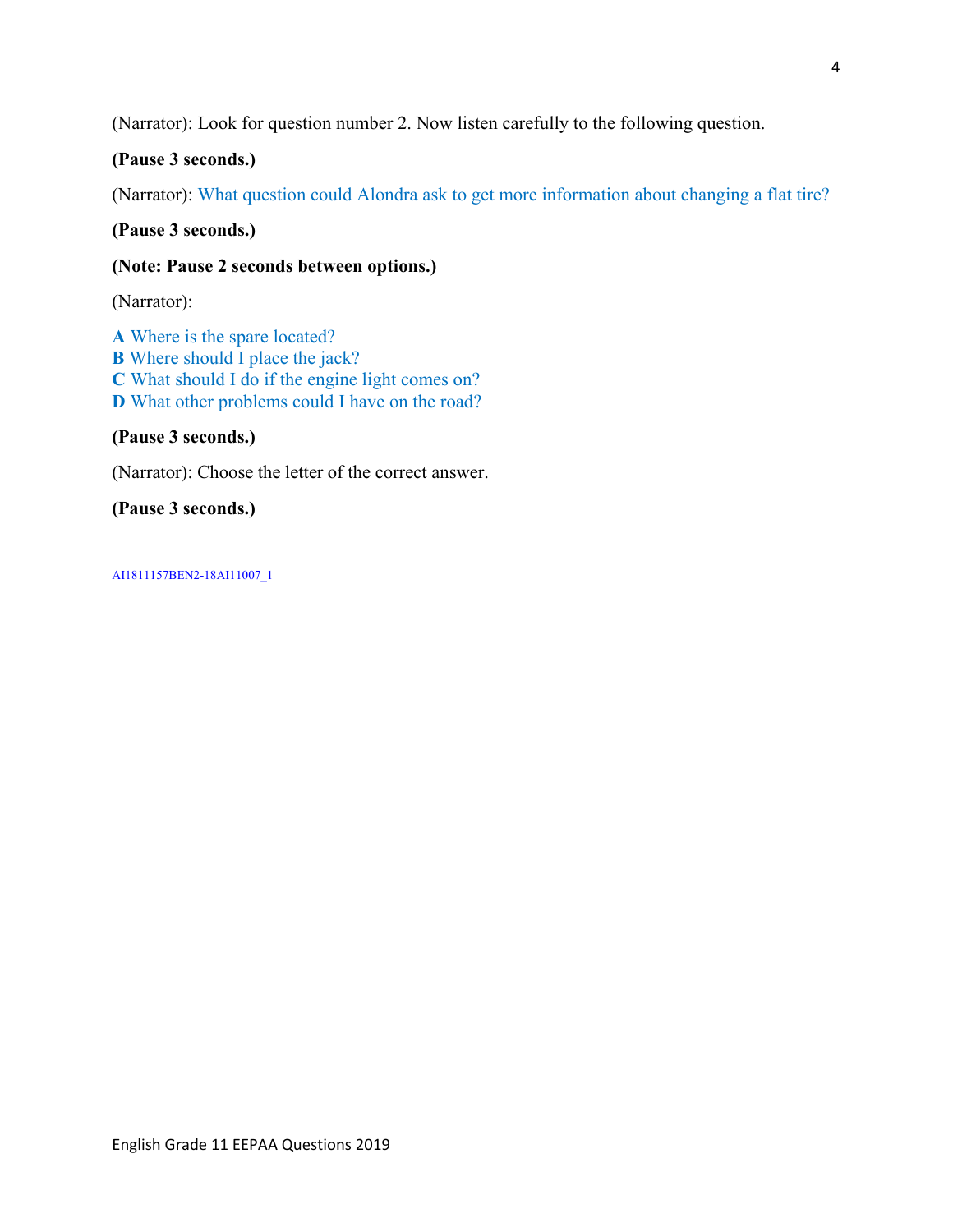(Narrator): Look for question number 3. Now listen carefully to the following question.

## **(Pause 3 seconds.)**

(Narrator): According to this passage, Alondra's father is —

### **(Pause 3 seconds.)**

#### **(Note: Pause 2 seconds between options.)**

(Narrator):

**A** an adventurous person. **B** an indifferent person. **C** a responsible person. **D** a humorous person.

#### **(Pause 3 seconds.)**

(Narrator): Choose the letter of the correct answer.

## **(Pause 3 seconds.)**

AI1811158BEN2-18AI11007\_3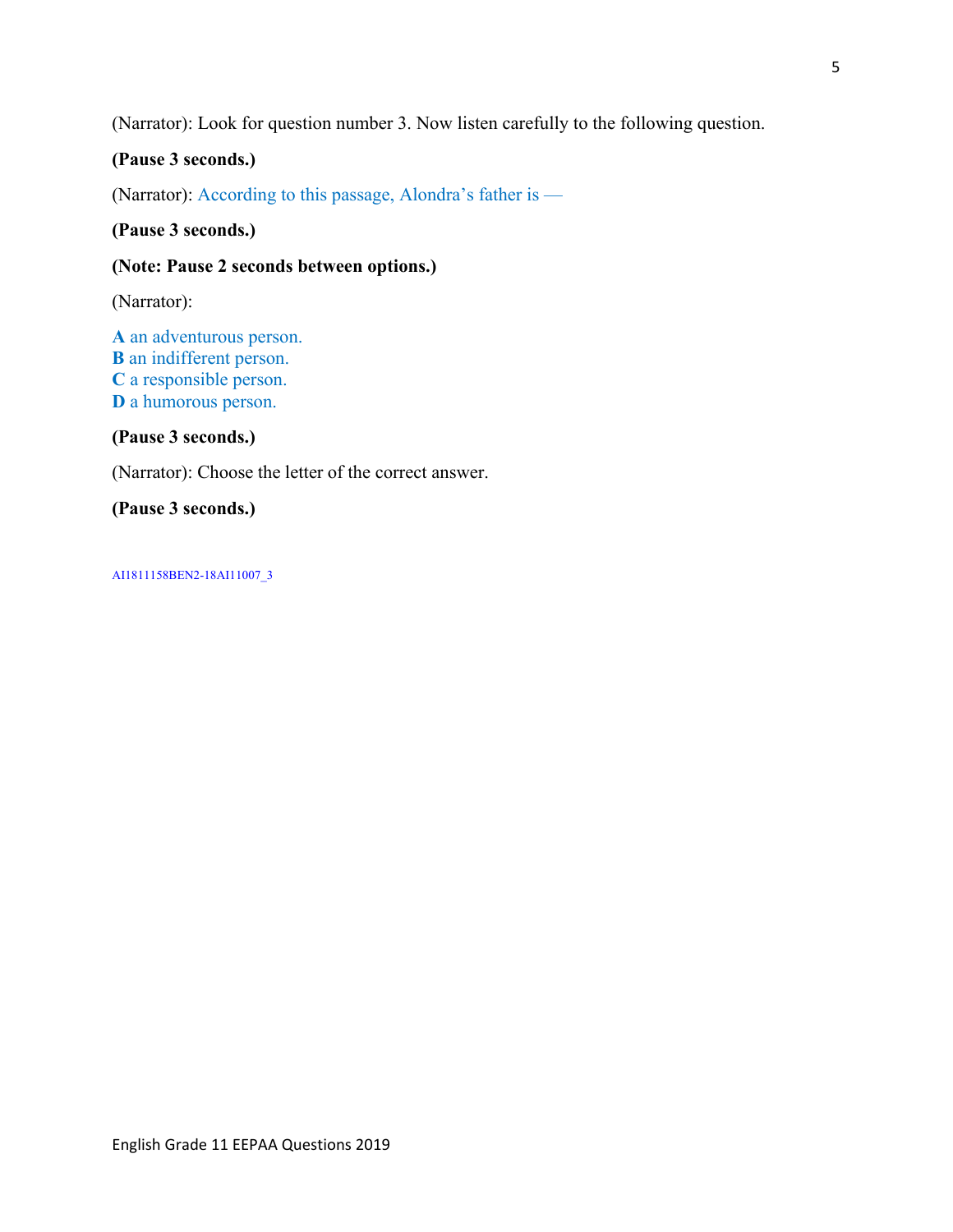(Narrator): Look for question number 4. Now listen carefully to the following question.

#### **(Pause 3 seconds.)**

(Narrator): What is the first step in changing a flat tire?

#### **(Pause 3 seconds.)**

### **(Note: Pause 2 seconds between options.)**

(Narrator):

**A** Put on the spare tire. **B** Remove the hubcap. **C** Loosen the nuts. **D** Lift up the car.

**(Pause 3 seconds.)** 

(Narrator): Choose the letter of the correct answer.

### **(Pause 3 seconds.)**

(Narrator): Listen to the passage, the questions, and the answer choices again.

#### **(Pause 3 seconds.)**

#### **(Characters repeat the passage, and Narrator repeats the questions and answer choices.)**

#### **(Pause 10 seconds.)**

AI1811159BEN2-18AI11007\_2